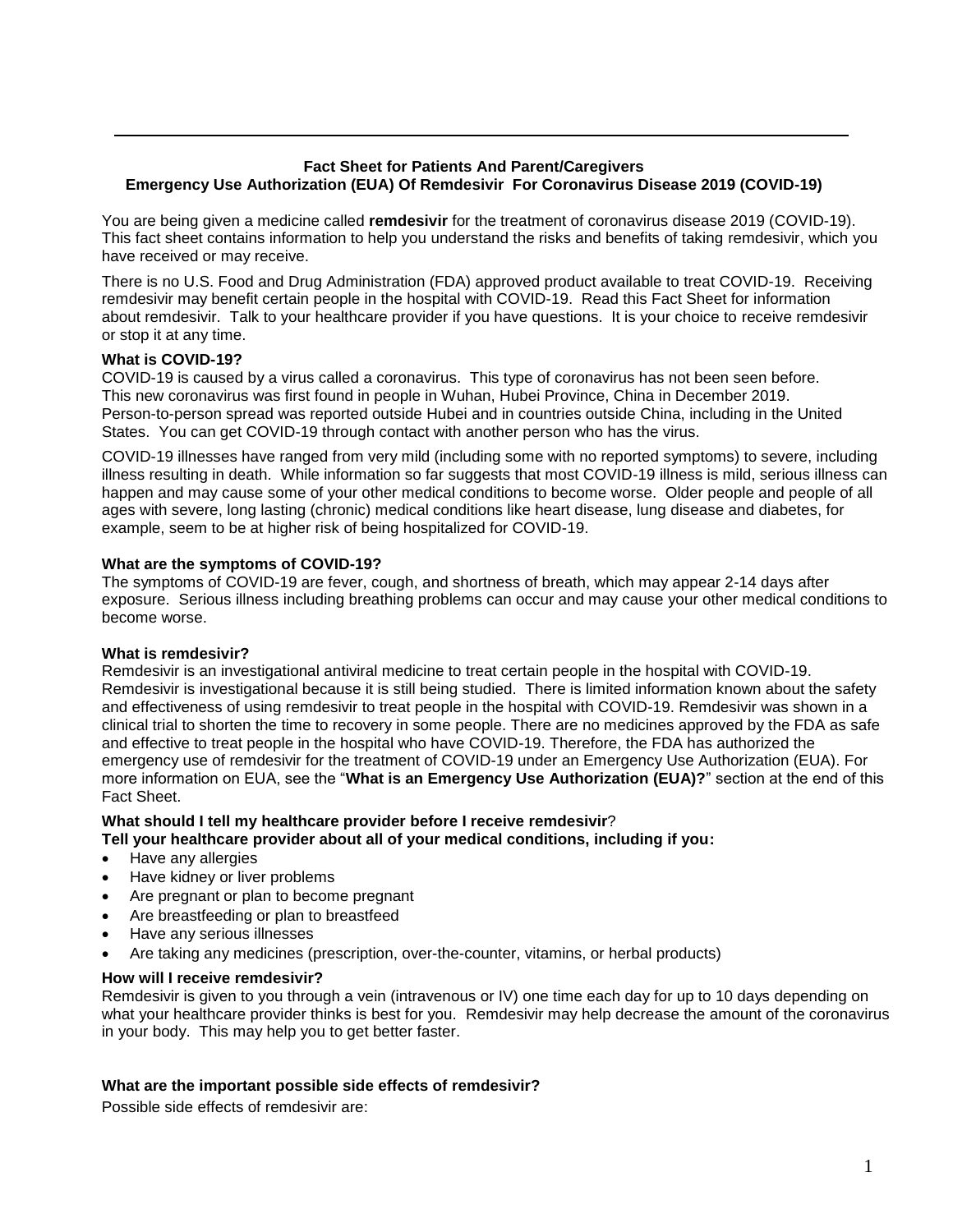- Infusion-related reactions. Infusion-related reactions have been seen during a remdesivir infusion or around the time remdesivir was given. Signs and symptoms of infusion-related reactions may include: low blood pressure, nausea, vomiting, sweating, and shivering.
- Increases in levels of liver enzymes. Increases in levels of liver enzymes have been seen in people who have received remdesivir, which may be a sign of inflammation or damage to cells in the liver. Your healthcare provider will do blood tests to check your liver before you receive remdesivir and daily while receiving remdesivir.

These are not all the possible side effects of remdesivir. Remdesivir is still being studied so it is possible that all of the risks are not known at this time.

Not a lot of people have taken remdesivir. Serious and unexpected side effects may happen. The side effects of getting any medicine by vein may include brief pain, bleeding, bruising of the skin, soreness, swelling, and possible infection at the injection site.

### **What other treatment choices are there?**

Like remdesivir, FDA may allow for the emergency use of other medicines to treat people in the hospital with COVID-19. Go to www.cdc.gov/COVID19 for information on the emergency use of other medicines that are not approved by FDA to treat people in the hospital with COVID-19. Your healthcare provider may talk with you about clinical trials you may be eligible for.

It is your choice to be treated or not with remdesivir. Should you decide not to receive it or stop it at any time, it will not change your standard medical care.

### **What if I decide not to take remdesivir?**

**If you do not take remdesivir, you might get sicker or even die.** Even if you receive remdesivir exactly as directed to treat COVID-19, there is still a chance you may get sicker or die.

### **What if I am pregnant or breastfeeding?**

There is limited experience giving remdesivir to pregnant women or breastfeeding mothers. For a mother and unborn baby, the benefit of receiving remdesivir may be greater than the risk from the treatment. If you are pregnant or breastfeeding, discuss your options and specific situation with your healthcare provider.

### **How do I report side effects with remdesivir?**

Tell your healthcare provider right away if you have any side effect that bothers you or does not go away.

Report side effects to **FDA MedWatch** at [www.fda.gov/medwatch](http://www.fda.gov/medwatch) [or call 1-800-FDA-1088.](http://www.fda.gov/medwatch%20or%20call%201-800-FDA-1088)

### **How can I learn more?**

- Ask your healthcare provider.
- Visit <http://www.cdc.gov/COVID19>
- Contact your local or state public health department.

#### **What is an Emergency Use Authorization (EUA)?**

The United States FDA has made remdesivir available under an emergency access mechanism called an EUA. The EUA is supported by a Secretary of Health and Human Service (HHS) declaration that circumstances exist to justify the emergency use of drugs and biological products during the COVID-19 pandemic.

Remdesivir has not undergone the same type of review as an FDA-approved or cleared product. FDA may issue an EUA when certain criteria are met, which includes that there are no adequate, approved, available alternatives. In addition, the FDA decision is based on the totality of scientific evidence available showing that it is reasonable to believe that the product meets certain criteria for safety, performance, and labeling and may be